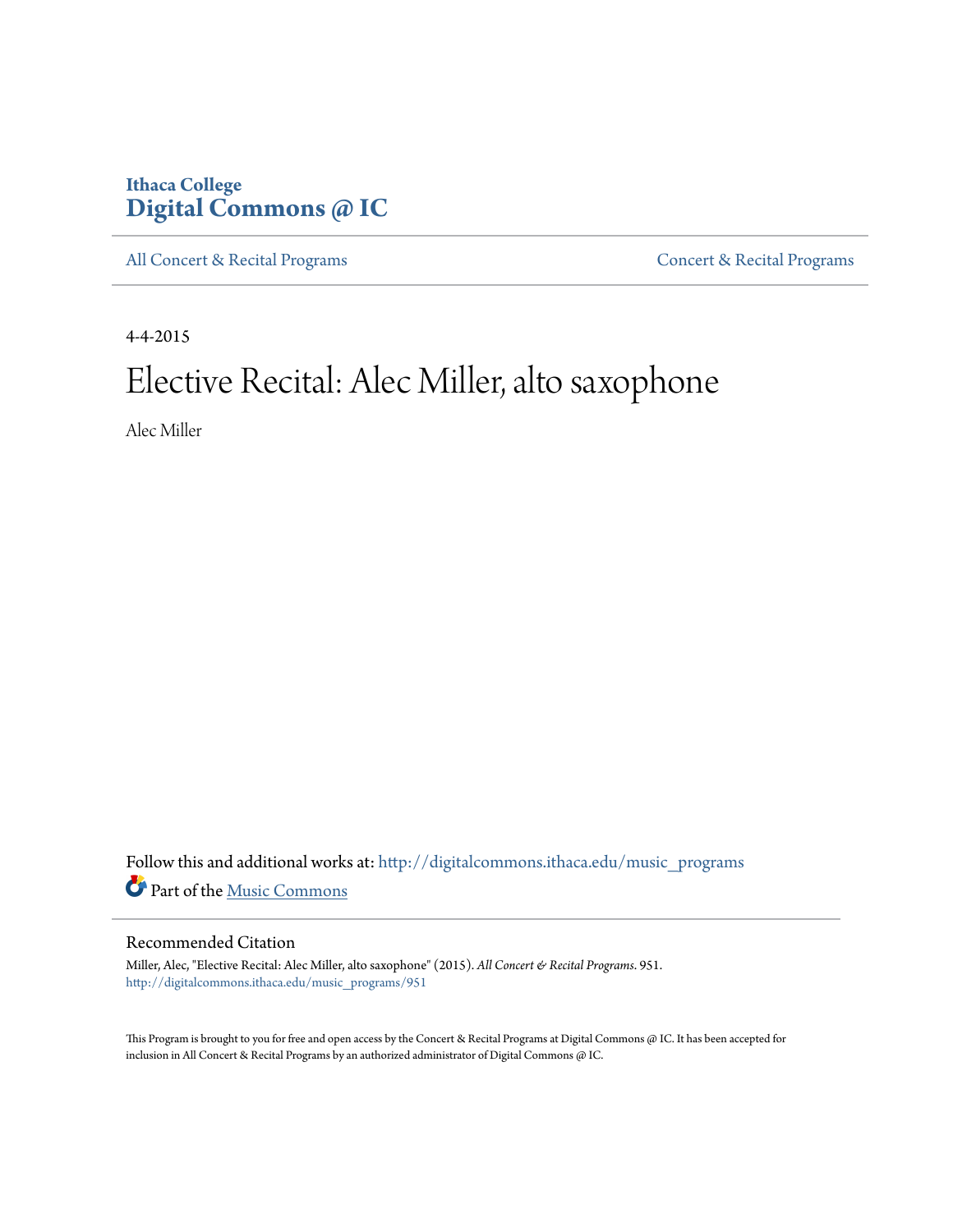### **Elective Recital:** Alec Miller, Alto Saxophone

Mary Ann Miller, piano Matthew Sidilau, trombone Alexander Simakas, piano Tristen Jarvis, string bass James Powell, drums

#### **The Phoenix Saxophone Quartet**

Alexander Clift, Soprano Saxophone Deniz Arkali, Tenor Saxophone Matthew Snyder, Baritone Saxophone

**UNITED** SUMMARY **CEITED FOR CRUSIC** 

innn<sup>n</sup>E

Nabenhauer Recital Room Saturday, April 4th, 2015 4:00 pm